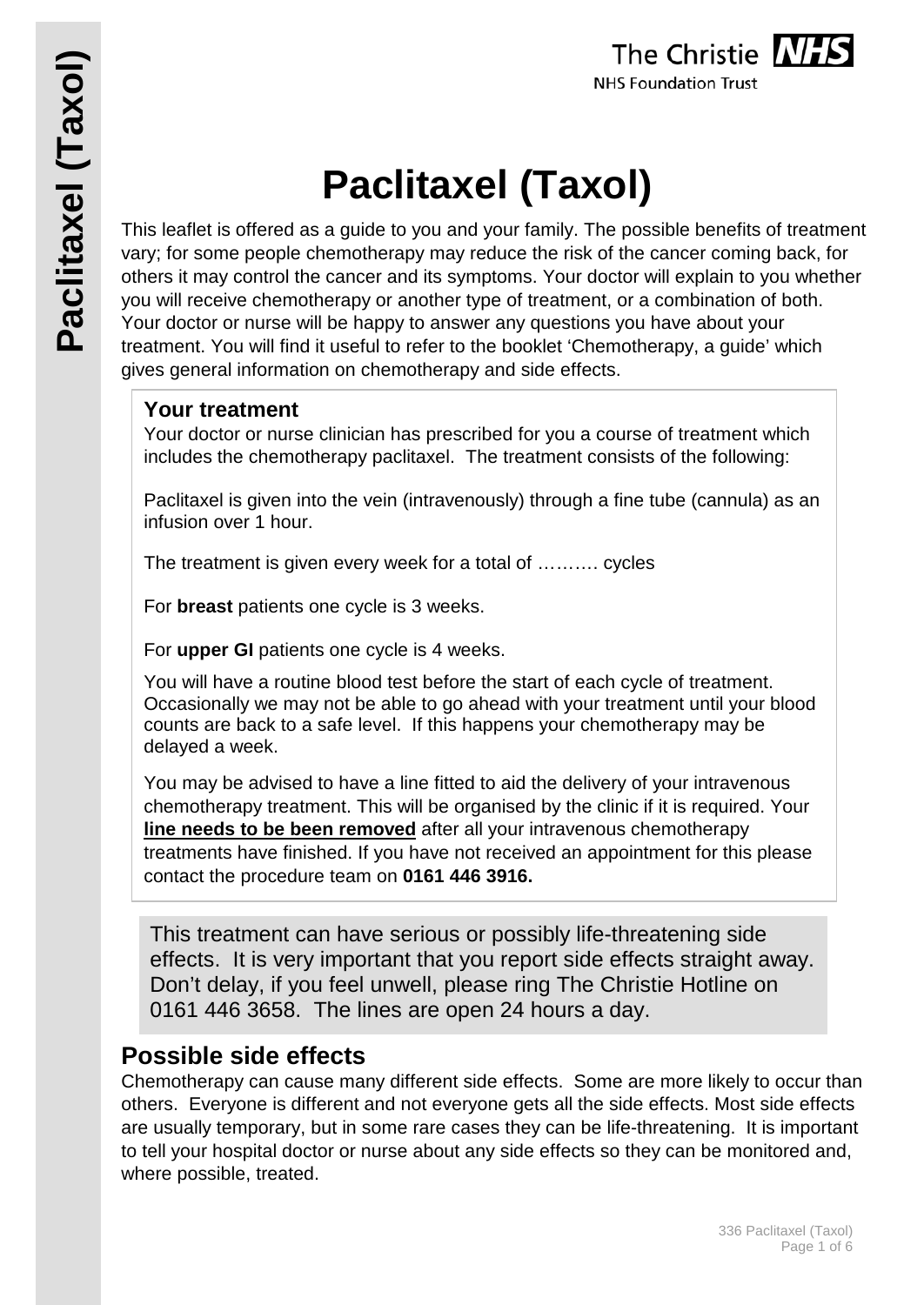#### • **Increased risk of serious infection**

You are vulnerable to infection while you are having chemotherapy. Minor infections can become life-threatening in a matter of hours if left untreated. Symptoms of infection include fever, shivering, sweats, sore throat, diarrhoea, discomfort when you pass urine, cough or breathlessness. We recommend that you use a **digital** thermometer so you can check your temperature. You can buy one from your local chemist.

#### **If you feel unwell, you have symptoms of an infection or your temperature is 37.5ºC or above, or below 36ºC contact The Christie Hotline straight away**.

#### • **Bruising or bleeding**

This treatment can reduce the production of platelets which help the blood clot. Let your doctor know if you have any unexplained bruising or bleeding, such as nosebleeds, bloodspots or rashes on the skin, and bleeding gums. You may need a platelet transfusion.

#### • **Anaemia (low number of red blood cells)**

While having this treatment you may become anaemic. This may make you feel tired and breathless. Let your doctor or nurse know if these symptoms are a problem. You may need a blood transfusion.

#### **Blood sugar**

You will receive a dose of intravenous steroids before the first two treatments. If you are diabetic you should monitor your blood sugar levels during your treatment. If your blood sugar levels are affected you should speak to your doctor about your diabetic medications.

#### **Common side effects (more than 1 in 10)**

#### • **Vein pain**

Paclitaxel can cause pain where the injection is given, or along the vein. If you feel pain, tell your doctor or nurse as they can slow the drip to reduce the reaction.

#### • **Diarrhoea**

If this becomes a problem at any point during your treatment, contact The Christie Hotline for advice. **If you develop severe diarrhoea it is important to contact The Christie** on **0161 446 3658 straightaway as this may be a sign of a serious infection. Don't delay!**

#### • **Sore mouth**

Your mouth may become sore or dry, or you may notice small mouth ulcers during this treatment. Drinking plenty of fluids and cleaning your teeth regularly and gently with a soft toothbrush can help to reduce the risk of this happening. We can prescribe a mouthwash for you to use during treatment. You can dilute this with water if your mouth is sore. Ask your doctor or nurse for further advice. There is also general mouth care information in the chemotherapy booklet. If you continue to have a sore mouth, contact The Christie Hotline.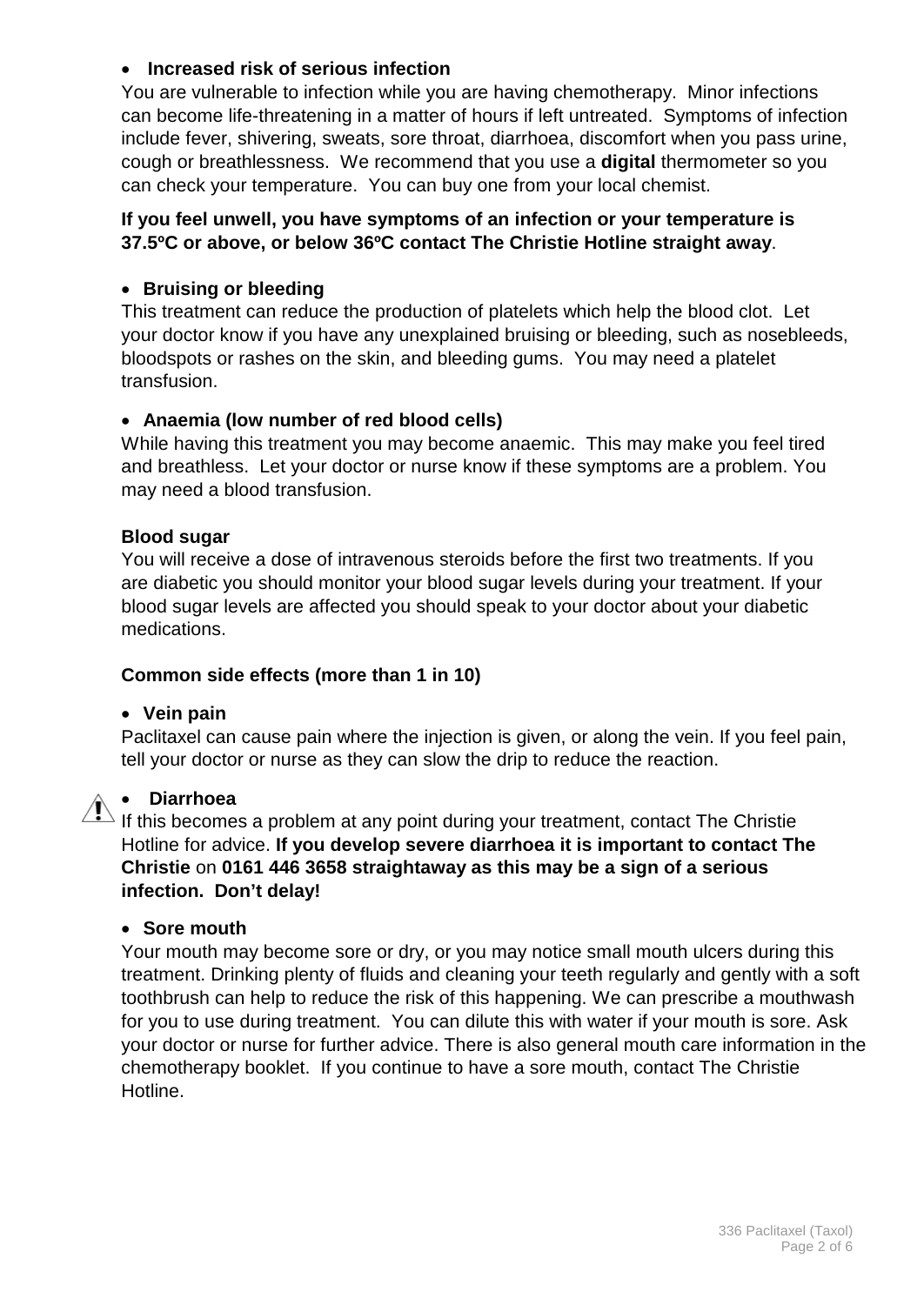# • **For female patients only**

# **Loss of periods**

Due to the effect of chemotherapy on the ovaries, you may find that your periods become irregular or stop. This is more likely in women over the age of 40 when most women will notice some change in their periods. It is less common in women under the age of 40 but does still happen and can result in significant menopausal symptoms (see section below). Even if your periods stop completely during chemotherapy your periods may come back several years later. This means that you may be able to become pregnant even many years after chemotherapy. It is very important to use contraception if you don't want to get pregnant.

#### **Menopausal symptoms**

When the ovaries stop working due to chemotherapy or during a natural menopause most women experience symptoms such as hot flushes, sweats (night and day) and vaginal dryness. These hormonal changes can make the vagina feel as though it has shrunk and become less easy to stretch. This is called vaginal atrophy and can result in discomfort, pain on sexual intercourse, itching and recurrent urine infections. If your ovaries don't start to work again the vaginal symptoms can be permanent, although the flushes and sweats tend to reduce and stop over a small number of years. Some women who have already gone through the menopause may notice their symptoms worsening for a time after chemotherapy.

The vaginal symptoms can start early and the longer they are left the harder they can be to treat. Please contact your specialist nurse either in clinic or by phone when the symptoms first develop if you would like help. Symptoms can be managed in several ways including gels, pessaries and sometimes local oestrogen replacement. You may also find it helpful to request the booklet 'Menopausal symptoms and breast cancer' by Breast Cancer Care (either from your specialist nurse, the cancer information centre at The Christie or online).

#### • **Change in nails**

The nails may become brittle and their texture or colour may change. This change grows out over several months once the treatment has finished. Pain in the nail bed (at the base of the nail) may occur, but this is rare. Acrylic nails are not recommended.

#### • **Hair loss**

Hair loss is usually total. The hair falls out gradually 10 to 14 days following your first course of treatment. Body and facial hair can also fall out. The time scale varies from person to person. Please remember that this is a temporary side effect and your hair will grow back when your treatment is complete. Very rarely, hair loss can be permanent. If you would like an appointment with the wig service, this can be arranged for you by visiting the cancer information centre. Ask the staff for a copy of the 'Wig fitting service'.

The Maggie's Centre runs a Talking Heads hair loss support workshop for anyone who is anticipating or experiencing hair loss (both men and women). These sessions cover the practicalities of hair loss as well as offering support with its emotional impact. Contact Maggie's on **0161 641 4848** or email **manchester@maggiescentres.org**

Cold caps are available to try and reduce the effects of hair loss. Please speak with your doctor or nurse if you would like further information.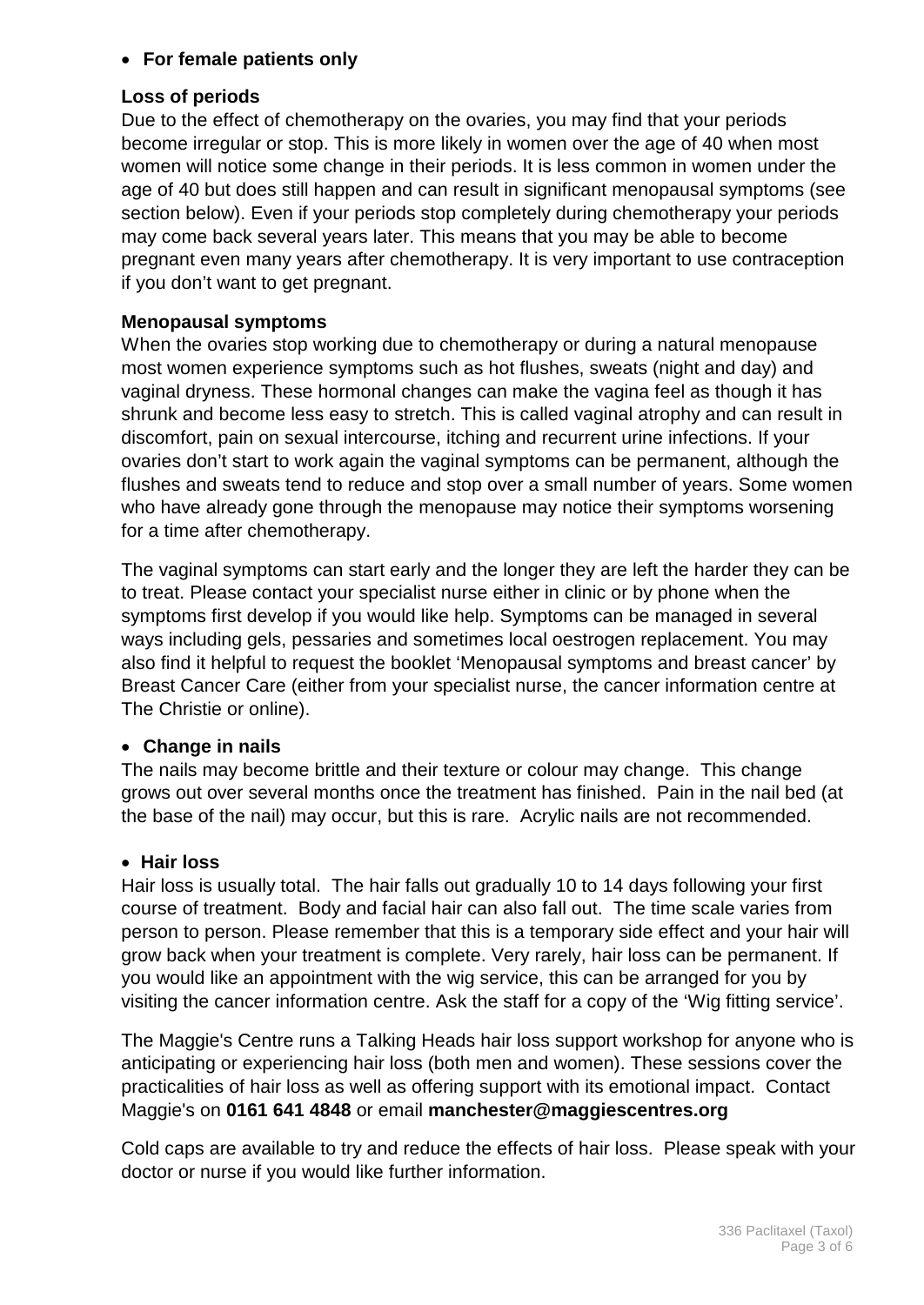# • **Tingling and numbness in the fingers or toes**

This is due to the effect of paclitaxel on the nerves and is known as peripheral neuropathy. You may also notice that you have difficulty doing up buttons or similar tasks. Tell your doctor if you notice any numbness or tingling in your hands or feet. This usually improves a few months after treatment has finished although this may be permanent.

# • **Lethargy**

Some chemotherapy may make you feel tired and lacking in energy. It can be frustrating when you feel unable to cope with routine tasks. You may benefit from additional support during your treatment. Complementary therapies may be helpful. Speak to your nurse or doctor for further information. If necessary, take time off work. Gentle exercise, such as walking, can however be beneficial.

# • **Muscle & joint pains**

Sometimes you may experience pain in the muscles (also called myalgia) or joint aches (also called arthralgia) in your legs. A simple painkiller will help. Ask your doctor for advice on this.

# **Uncommon side effects (less than 1 in 10)**

# • **Allergic reaction**

Signs of an allergic reaction include skin rashes and itching, a high temperature, shivering, redness of the face, a feeling of dizziness, headache, breathlessness, anxiety, and a desire to pass urine. You will be monitored for any sign of an allergic reaction during treatment. It is important to tell your nurse or doctor if you have any of these signs.

# • **Nausea and vomiting (sickness)**

The severity of this varies from person to person. Anti-sickness medication may be given along with your chemotherapy to prevent this. You will be given anti-sickness tablets to take at home. If you continue to feel or be sick, contact your GP or this hospital, because your anti-sickness medication may need to be changed or increased.

# • **Constipation**

If this happens, try to drink plenty of fluids and eat foods high in fibre. Tell your doctor who may prescribe a suitable laxative. Ask the staff for a copy of 'Eating: help yourself' which has useful ideas about diet when you are having treatment.

# • **Low blood pressure**

Your blood pressure will be checked during your treatment. Let the doctor know if you feel faint or dizzy.

# • **Changes in heart rate**

Paclitaxel can sometimes cause a temporary slowing of the heart rate known as bradycardia. This usually does not cause any harm.

# • **Liver function**

Your liver function may be temporarily affected. Paclitaxel may cause changes in the way that your liver works. Before each treatment your liver function will be reviewed.

# • **Abdominal pain**

This may start a few days after finishing chemotherapy and may last for a few days. Please contact the hospital if this happens. Your doctor can prescribe painkillers if appropriate.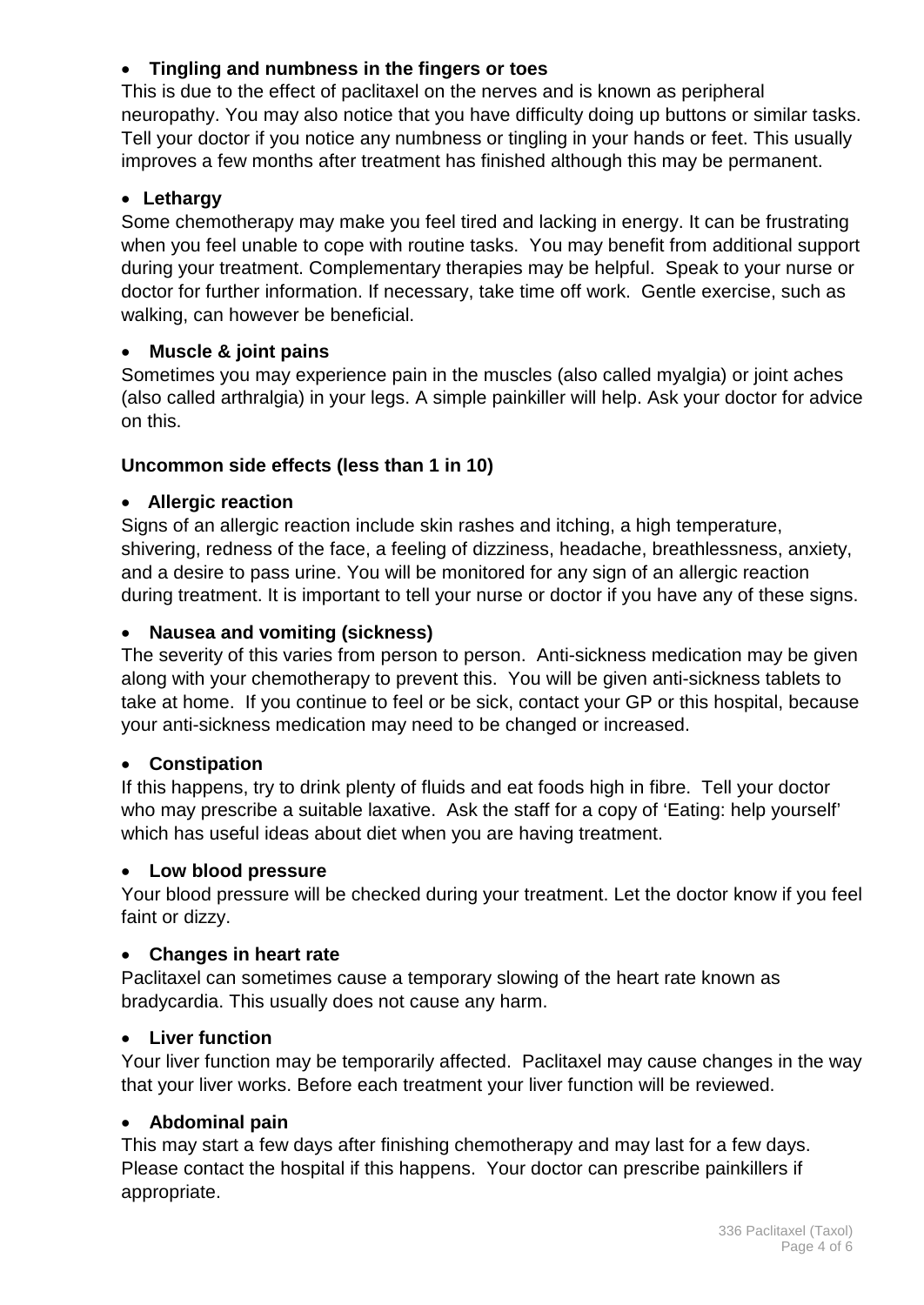#### • **Increased sensitivity to the sun**

Your skin will tan/burn in the sun more easily. Sit in the shade, avoid too much sun and use sunblock cream and hats.

#### **Rare side effects (less than 1 in 100)**

• **Infiltration** is when chemotherapy leaks outside the vein. If you develop redness, soreness or pain at the injection site **at any time** please let us know straight away.

#### **Serious and potentially life threatening side effects**

In a small proportion of patients chemotherapy can result in very severe side effects which may rarely result in death. The team caring for you will discuss the risk of these side effects with you.

**Other medicines**: Please ask your doctor at The Christie for advice about any other medication you are taking, including non-prescribed medicines, complementary therapies and herbal medicines.

# **Sex, contraception & fertility**

# **Protecting your partner and contraception:**

We recommend that you or your partner use a condom during sexual intercourse while you are having the course of chemotherapy. Chemotherapy is dangerous to unborn babies and you should not try to become pregnant whilst you are having chemotherapy. Using a condom will also protect your partner from any chemotherapy drugs that may be present in the semen or vagina.

If you suspect that you may be pregnant please tell your doctor immediately.

**Fertility:** This chemotherapy may affect your ability to have children. Your doctor or nurse should have discussed this with you. If not, please ask them before you start treatment.

# **Late side effects**

Some side effects may become evident only after a number of years. In reaching any decision with you about treatment, the potential benefit you receive from treatment will be weighed against the risks of serious long term side effects to the heart, lungs, kidneys and bone marrow. With some drugs there is also a small but definite risk of developing another cancer. If any of these problems specifically applies to you, the doctor will discuss these with you and note this on your consent form.